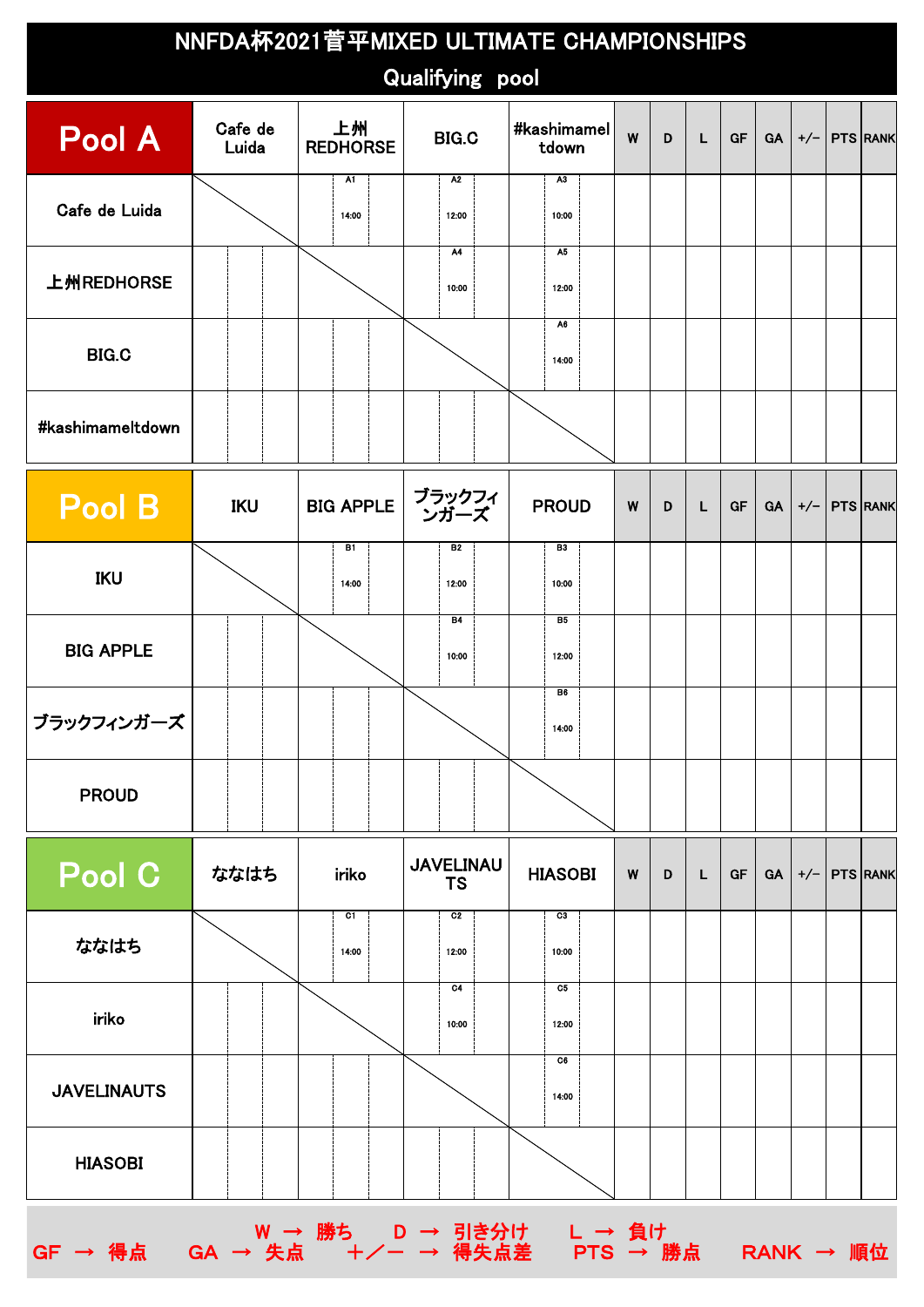| NNFDA杯2021菅平MIXED ULTIMATE CHAMPIONSHIPS<br>Qualifying pool |                                 |               |                         |                         |   |   |   |           |           |       |                 |  |
|-------------------------------------------------------------|---------------------------------|---------------|-------------------------|-------------------------|---|---|---|-----------|-----------|-------|-----------------|--|
| <b>Pool D</b>                                               | <b>SQOAL</b><br><b>GORAIKOH</b> |               | zeroc                   | <b>TITAN</b>            |   | D | L | <b>GF</b> | GA        | $+/-$ | <b>PTS RANK</b> |  |
| <b>SQOAL</b>                                                |                                 | D1<br>15:00   | D2<br>13:00             | D <sub>3</sub><br>11:00 |   |   |   |           |           |       |                 |  |
| <b>GORAIKOH</b>                                             |                                 |               | D <sub>4</sub><br>11:00 | D <sub>5</sub><br>13:00 |   |   |   |           |           |       |                 |  |
| zeroc                                                       |                                 |               |                         | D6<br>15:00             |   |   |   |           |           |       |                 |  |
| <b>TITAN</b>                                                |                                 |               |                         |                         |   |   |   |           |           |       |                 |  |
| Pool E                                                      | 河童隊                             | <b>DARWIN</b> | <b>Urban Crow</b>       | <b>DISPA</b>            | W | D | L | GF        | <b>GA</b> | $+/-$ | <b>PTS RANK</b> |  |
| 河童隊                                                         |                                 | E1<br>15:00   | E2<br>13:00             | E <sub>3</sub><br>11:00 |   |   |   |           |           |       |                 |  |
| <b>DARWIN</b>                                               |                                 |               | E4<br>11:00             | E5<br>13:00             |   |   |   |           |           |       |                 |  |
| <b>Urban Crow</b>                                           |                                 |               |                         | E6<br>15:00             |   |   |   |           |           |       |                 |  |
| <b>DISPA</b>                                                |                                 |               |                         |                         |   |   |   |           |           |       |                 |  |
| Pool F                                                      | ス一パ一大<br>納言                     | WhiteFingers  | Wild<br>Antelope        | Invader                 | W | D | L | GF        | <b>GA</b> |       | $+/-$ PTS RANK  |  |
| スーパー大納言                                                     |                                 | F1<br>15:00   | F <sub>2</sub><br>13:00 | F3<br>11:00             |   |   |   |           |           |       |                 |  |
| <b>WhiteFingers</b>                                         |                                 |               | F4<br>11:00             | F5<br>13:00             |   |   |   |           |           |       |                 |  |
| <b>Wild Antelope</b>                                        |                                 |               |                         | F6<br>15:00             |   |   |   |           |           |       |                 |  |
| Invader                                                     |                                 |               |                         |                         |   |   |   |           |           |       |                 |  |
| W → 勝ち D → 引き分け L → 負け                                      |                                 |               |                         |                         |   |   |   |           |           |       |                 |  |

GF → 得点 GA → 失点 +/- → 得失点差 PTS → 勝点 RANK → 順位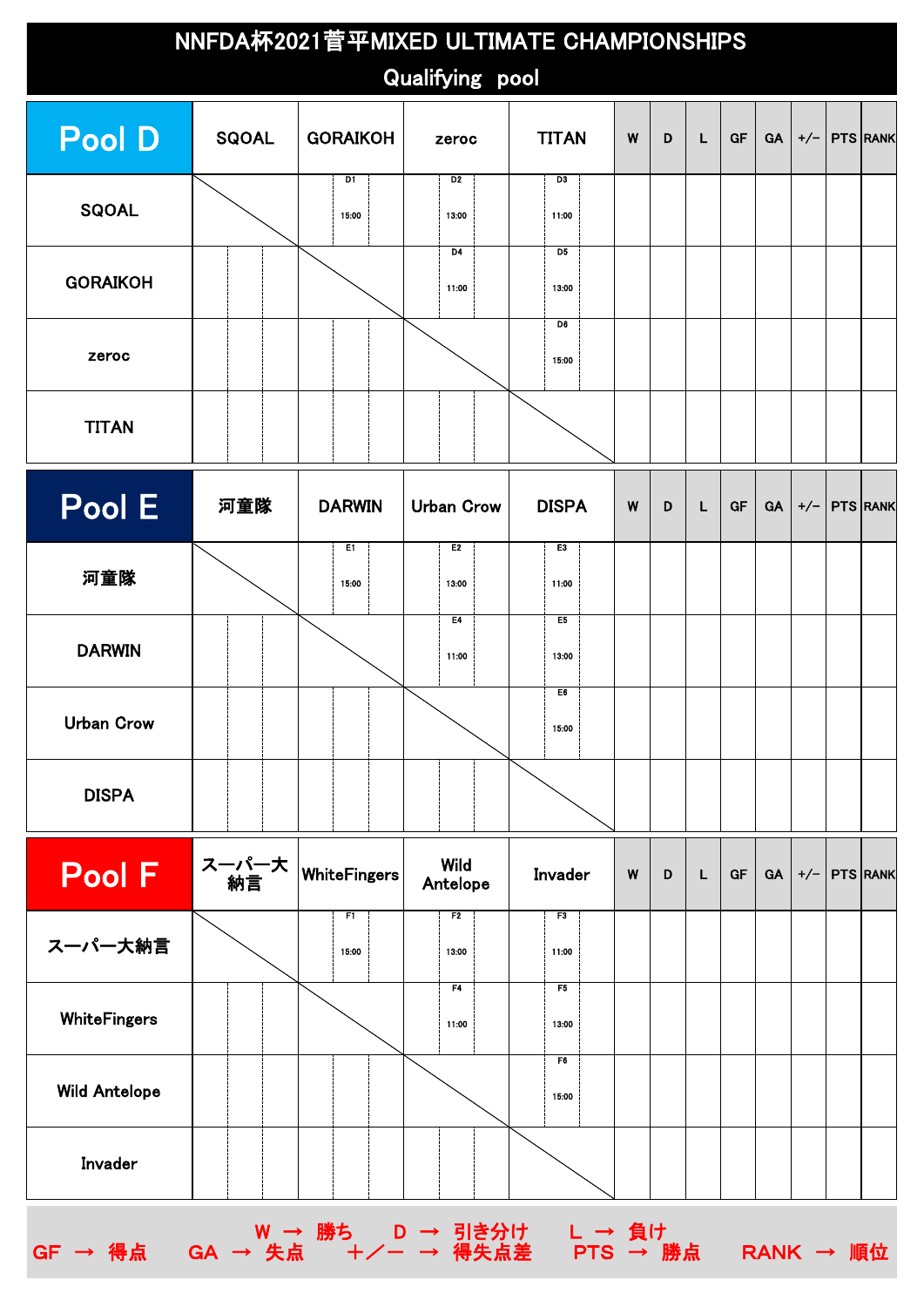## **NNFDA杯2021菅平MIXED ULTIMATE CHAMPIONSHIPS**

## Temporary ranking

| <b>Pool RANK</b> |                             | <b>TEAM NAME</b> | <b>PTS</b> | $+/-$ | GF | GA | Temporary<br>ranking                  |
|------------------|-----------------------------|------------------|------------|-------|----|----|---------------------------------------|
| Pool A           |                             |                  |            |       |    |    |                                       |
| Pool B           | ${\sf R}$                   |                  |            |       |    |    |                                       |
| Pool C           | $\mathbf a$<br>$\mathbf n$  |                  |            |       |    |    | $\mathbf{1}$<br>$\pmb{\mathsf{s}}$    |
| Pool D           | k                           |                  |            |       |    |    | $\bf 6$                               |
| Pool E           | $\mathbf{1}$                |                  |            |       |    |    |                                       |
| Pool F           |                             |                  |            |       |    |    |                                       |
| Pool A           |                             |                  |            |       |    |    |                                       |
| Pool B           | ${\sf R}$                   |                  |            |       |    |    | $\overline{\mathbf{z}}$               |
| Pool C           | $\mathbf a$<br>$\mathsf{n}$ |                  |            |       |    |    | $\boldsymbol{\mathsf{s}}$             |
| Pool D           | k                           |                  |            |       |    |    | $\mathbf{1}$                          |
| Pool E           | $\boldsymbol{2}$            |                  |            |       |    |    | $\bf 2$                               |
| Pool F           |                             |                  |            |       |    |    |                                       |
| Pool A           |                             |                  |            |       |    |    |                                       |
| Pool B           | ${\sf R}$                   |                  |            |       |    |    | $\mathbf{1}$                          |
| Pool C           | $\mathbf a$<br>$\mathsf{n}$ |                  |            |       |    |    | $\bf 3$<br>$\boldsymbol{\mathsf{s}}$  |
| Pool D           | k                           |                  |            |       |    |    | $\mathbf{1}$                          |
| Pool E           | $\mathbf{3}$                |                  |            |       |    |    | 8                                     |
| Pool F           |                             |                  |            |       |    |    |                                       |
| Pool A           |                             |                  |            |       |    |    |                                       |
| Pool B           | ${\sf R}$                   |                  |            |       |    |    | $\begin{array}{c} 1 \\ 9 \end{array}$ |
| Pool C           | a<br>$\mathsf n$            |                  |            |       |    |    | $\pmb{\zeta}$                         |
| Pool D           | $\mathbf k$                 |                  |            |       |    |    |                                       |
| Pool E           | $\overline{\mathbf{4}}$     |                  |            |       |    |    | $\frac{2}{4}$                         |
| Pool F           |                             |                  |            |       |    |    |                                       |

□仮順位決定方法□

・Pool試合結果を反映し、行った試合数で各ポイント(PTS・+/-GF・GA)を割る。

・Pool内順位が同じ順位で決定する。

①:PTS(勝ち点)の多いチームを上位とする。

②:①で決定しない場合、+/-(得失点差)の多いチームを上位とする。

③:②で決定しない場合、GF(得点)の多いチームを上位とする。

④:③で決定しない場合、GA(失点)の少ないチームを上位とする。

⑤:④で決定しない場合、事務局の抽選で決定する。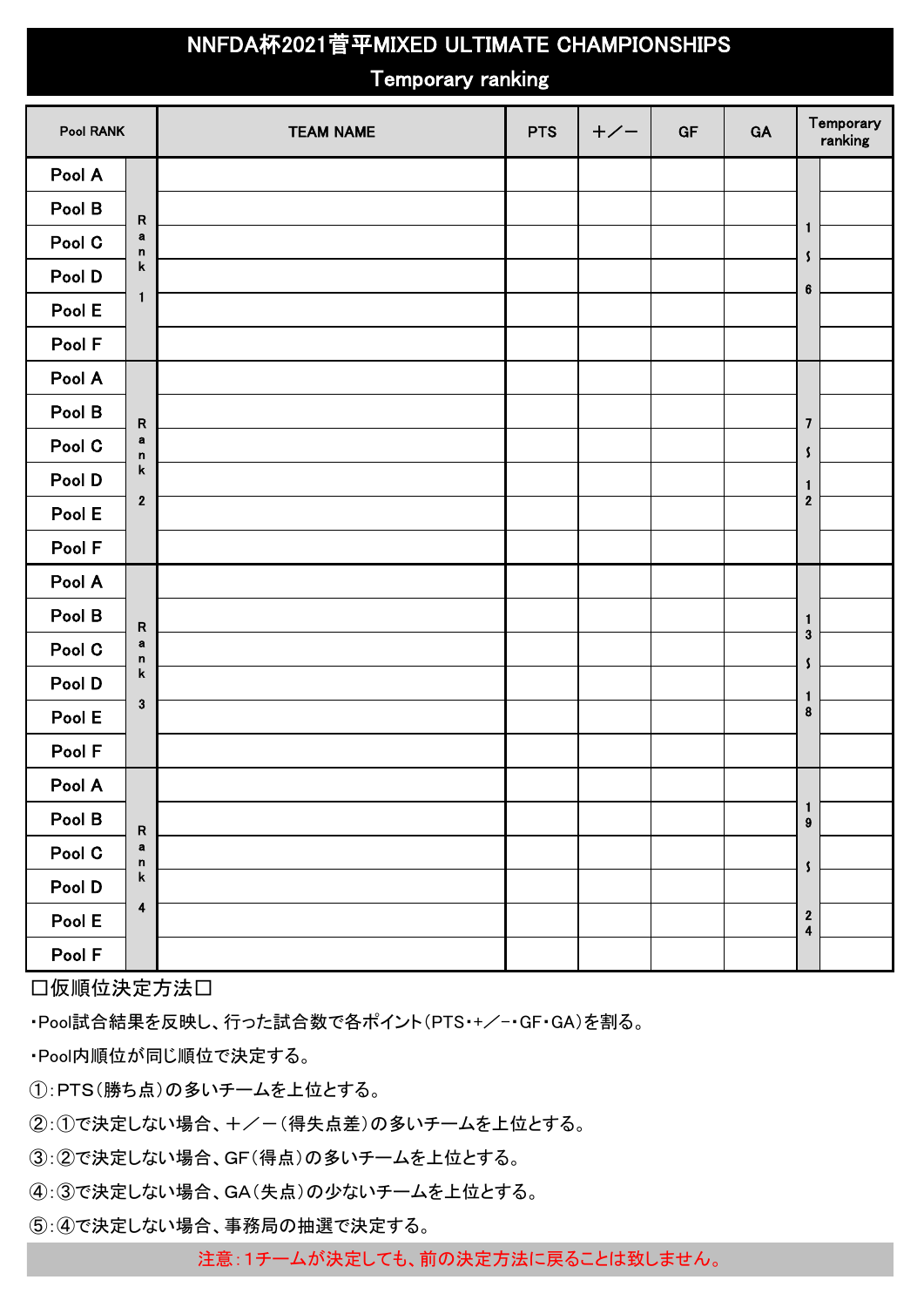

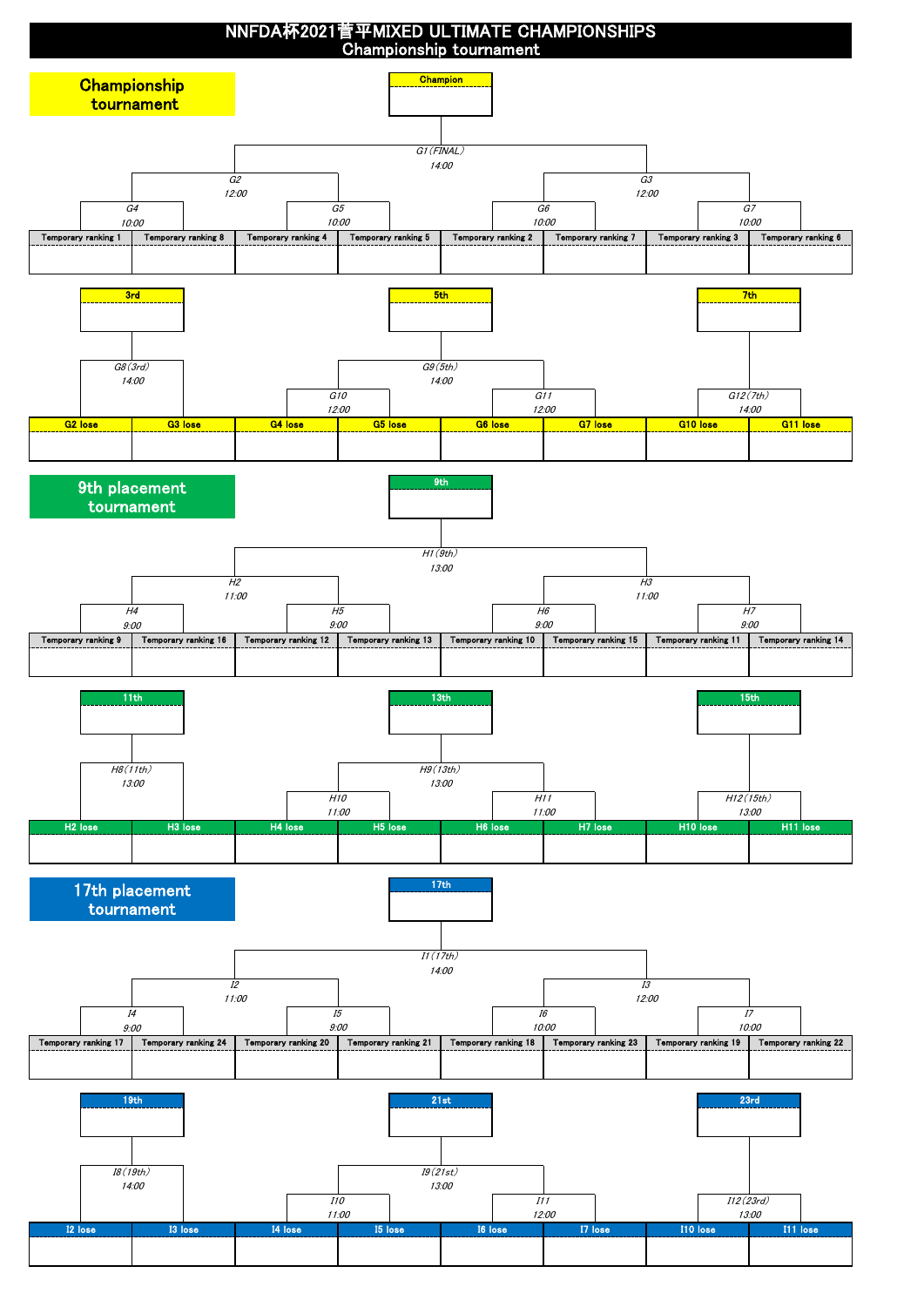## NNFDA杯2021菅平MIXED ULTIMATE CHAMPIONSHIPS Schedule/DAY 1

|              |                           | 第1コート                | 第2コート                          | 第3コート             | 第4コート                                | 第5コート               | 第6コート                                                                                                                         |  |  |  |
|--------------|---------------------------|----------------------|--------------------------------|-------------------|--------------------------------------|---------------------|-------------------------------------------------------------------------------------------------------------------------------|--|--|--|
|              | 8:00                      |                      |                                |                   | 検温                                   |                     |                                                                                                                               |  |  |  |
|              |                           | Pool A               | Pool A                         | Pool B            | Pool B                               | Pool C              | Pool C                                                                                                                        |  |  |  |
|              |                           | Cafe de Luida        | 上州REDHORSE                     | <b>IKU</b>        | <b>BIG APPLE</b>                     | ななはち                | iriko                                                                                                                         |  |  |  |
| $\mathbf{1}$ | 10:00                     | A <sub>3</sub>       | A <sub>4</sub>                 | <b>B3</b>         | <b>B4</b>                            | C <sub>3</sub>      | C <sub>4</sub>                                                                                                                |  |  |  |
|              |                           | Pool A               | Pool A                         | Pool B            | Pool B                               | Pool C              | Pool C                                                                                                                        |  |  |  |
|              |                           | #kashimameltdow<br>n | <b>BIG.C</b>                   | <b>PROUD</b>      | ブラックフィンガー<br>ズ                       | <b>HIASOBI</b>      | <b>JAVELINAUTS</b>                                                                                                            |  |  |  |
|              |                           | Pool D               | Pool D                         | Pool E            | Pool E                               | Pool F              | Pool F                                                                                                                        |  |  |  |
|              |                           | <b>SQOAL</b>         | <b>GORAIKOH</b>                | 河童隊               | <b>DARWIN</b>                        | スーパー大納言             | WhiteFingers                                                                                                                  |  |  |  |
| $\mathbf{2}$ | 11:00<br>12:00<br>4 13:00 | D <sub>3</sub>       | D <sub>4</sub>                 | E <sub>3</sub>    | <b>E4</b>                            | F3                  | F <sub>4</sub>                                                                                                                |  |  |  |
|              |                           | Pool D               | Pool D                         | Pool E            | Pool E                               | Pool F              | Pool F                                                                                                                        |  |  |  |
|              |                           | <b>TITAN</b>         | zeroc                          | <b>DISPA</b>      | <b>Urban Crow</b>                    | Invader             | <b>Wild Antelope</b>                                                                                                          |  |  |  |
|              |                           | Pool A               | Pool A                         | Pool B            | Pool B                               | Pool C              | Pool C                                                                                                                        |  |  |  |
|              |                           | Cafe de Luida        | 上州REDHORSE                     | <b>IKU</b>        | <b>BIG APPLE</b>                     | ななはち                | iriko                                                                                                                         |  |  |  |
| $\mathbf{3}$ |                           | A2                   | A <sub>5</sub>                 | <b>B2</b>         | <b>B5</b>                            | C <sub>2</sub>      | C <sub>5</sub>                                                                                                                |  |  |  |
|              |                           | Pool A               | Pool A                         | Pool B            | Pool B                               | Pool C              | Pool C                                                                                                                        |  |  |  |
|              |                           | <b>BIG.C</b>         | #kashimameltdow ブラックフィンガー<br>n | ズ                 | <b>PROUD</b>                         | <b>JAVELINAUTS</b>  | <b>HIASOBI</b>                                                                                                                |  |  |  |
|              |                           | Pool D               | Pool D                         | Pool E            | Pool E                               | Pool F              | Pool F                                                                                                                        |  |  |  |
|              |                           | <b>SQOAL</b>         | <b>GORAIKOH</b>                | 河童隊               | <b>DARWIN</b>                        | スーパー大納言             | WhiteFingers                                                                                                                  |  |  |  |
|              |                           | D <sub>2</sub>       | <b>D5</b>                      | E2                | E <sub>5</sub>                       | F2                  | <b>F5</b>                                                                                                                     |  |  |  |
|              |                           | Pool D               | Pool D                         | Pool E            | Pool E                               | Pool F              | Pool F                                                                                                                        |  |  |  |
|              |                           | zeroc                | <b>TITAN</b>                   | <b>Urban Crow</b> | <b>DISPA</b><br><b>Wild Antelope</b> |                     | Invader                                                                                                                       |  |  |  |
|              |                           | Pool A               | Pool A                         | Pool B            | Pool B                               | Pool C              | Pool C                                                                                                                        |  |  |  |
|              |                           | Cafe de Luida        | <b>BIG.C</b>                   | IKU               | ブラックフィンガー<br>ズ                       | ななはち                | <b>JAVELINAUTS</b><br>C6<br>Pool C<br><b>HIASOBI</b><br>Pool F<br><b>Wild Antelope</b><br>F <sub>6</sub><br>Pool F<br>Invader |  |  |  |
| 5            | 14:00                     | A1                   | A6                             | <b>B1</b>         | <b>B6</b>                            | C <sub>1</sub>      |                                                                                                                               |  |  |  |
|              |                           | Pool A               | Pool A                         | Pool B            | Pool B                               | Pool C              |                                                                                                                               |  |  |  |
|              |                           | 上州REDHORSE           | #kashimameltdow<br>n.          | <b>BIG APPLE</b>  | <b>PROUD</b>                         | iriko               |                                                                                                                               |  |  |  |
|              |                           | Pool D               | Pool D                         | Pool E            | Pool E                               | Pool F              |                                                                                                                               |  |  |  |
|              |                           | <b>SQOAL</b>         | zeroc                          | 河童隊               | <b>Urban Crow</b>                    | スーパー大納言             |                                                                                                                               |  |  |  |
| 6            | 15:00                     | D <sub>1</sub>       | D <sub>6</sub>                 | E1                | E <sub>6</sub>                       | F1                  |                                                                                                                               |  |  |  |
|              |                           | Pool D               | Pool D                         | Pool E            | Pool E                               | Pool F              |                                                                                                                               |  |  |  |
|              |                           | <b>GORAIKOH</b>      | <b>TITAN</b>                   | <b>DARWIN</b>     | <b>DISPA</b>                         | <b>WhiteFingers</b> |                                                                                                                               |  |  |  |
|              |                           |                      |                                |                   |                                      |                     |                                                                                                                               |  |  |  |